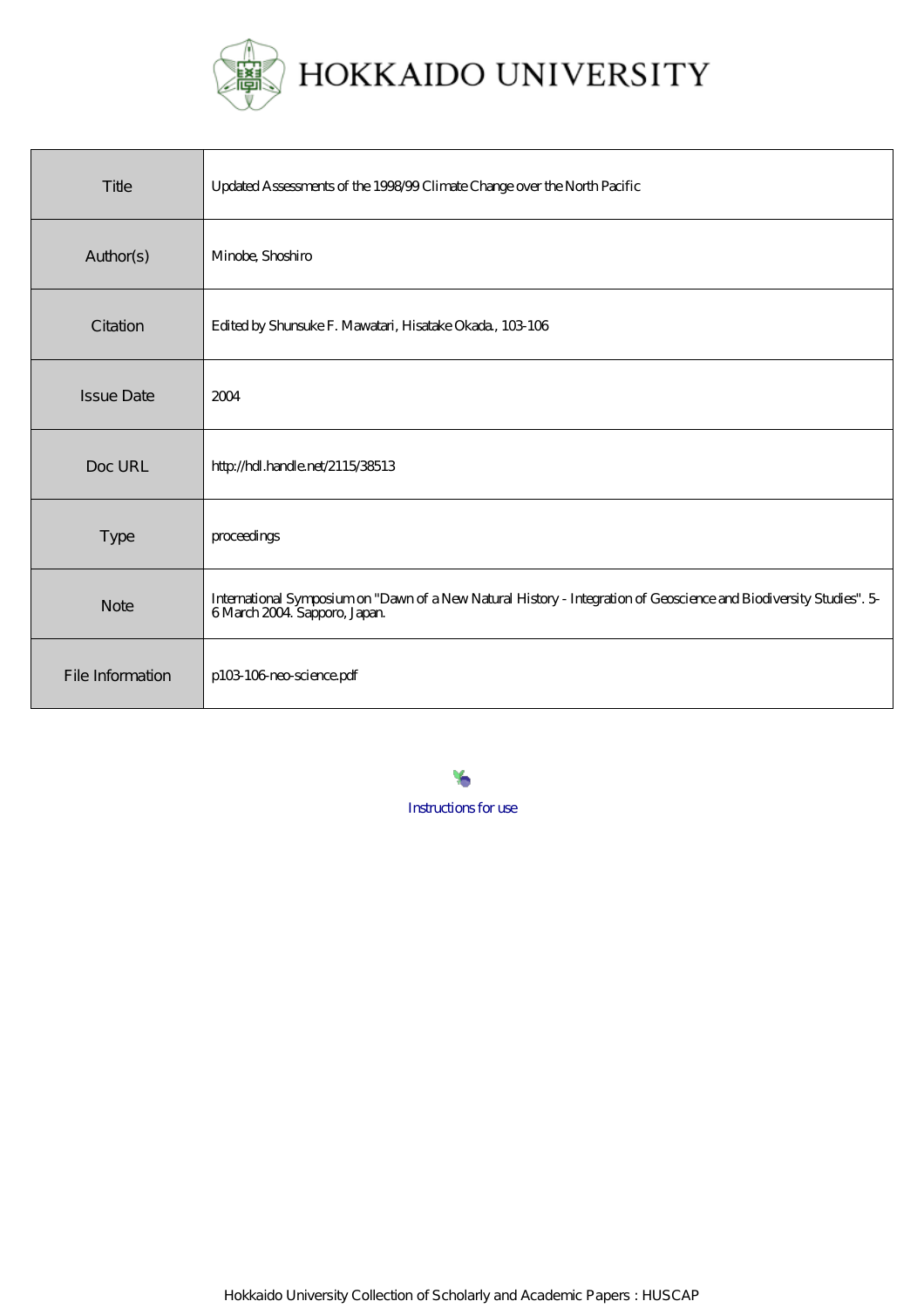# Updated Assessments of the 1998/99 Climate Change over the North Pacific

Shoshiro Minobe

Division of Earth and Planetary Sciences, Graduate School of Science, Hokkaido University, Sapporo 060-0810, Japan

# ABSTRACT

The anomalous climate conditions in the atmosphere and ocean over the North Pacific starting in 1998/99 are revisited using the updated data in the last five decade. The anomalous sea-surface temperatures and atmospheric circulations returned to the normal condition in the middle of the 2002. The sea-level displacement anomalies propagated as Rossby waves from the central North Pacific to Japan. It is suggested that the large part of the 1998/99 climate change can be understood as the quasi-decadal fluctuation of the East Pacific pattern and oceanic responses to it, and hence may be qualitatively different from the major climatic regime shifts in the  $20<sup>th</sup>$  century.

Keywords: Decadal climate change, Climatic regime shifts, Air-sea interaction

### INTRODUCTION

The possibility of the occurrence of the 1998/99 climatic regime shift has attracted rapidly growing attention from climate and marine ecosystem researchers. Substantial changes in climate were reported by [1-3]. Sea-surface temperatures (SSTs) over the central to western North Pacific were suddenly warmed, whereas SSTs along North America cooled. Furthermore, Ref. 4 recently reported the dramatic ecosystem changes in the coastal region in the eastern North Pacific, characterized by the decrease of sardine and increase of anchovy. These changes were opposite to the widely-known climatic regime shift over the North Pacific in the 1970s. The papers that studied the 1998/99 climatic change [1-4] emphasized importance of continuous monitoring of key parameters that showed substantial changes in the 1998/99. Therefore, the purpose of the present paper is to document updated conditions of the North Pacific in association with the 1998/99 change.

## DATA

The gridded SSTs and sea-level displacements (SLDs) are analyzed. The SSTs are provided from the UK Meteorological Office as Hadley Center Sea Ice coverage and Sea Surface Temperature data (HadISST) ver. 1, and are produced on a monthly 1°  $\times$  1° grid from 1871 to November 2003. The SSTs incorporate ship and satellite observations, estimations from sea-ice concentrations, and interpolations based on Empirical Orthogonal Functions (EOFs) [5].

The satellite altimetry data gridded on  $1^\circ \times 1^\circ$ resolution are obtained from University of Texas (ftp.csr.utexas.edu). The Topex/Poseidon altimetry data are available during the period from Jan 1993 to August 2002, and Jason-1 altimeter data from February 2002 to July 2003. We modified the Jason-1 data so that the average of the Jason-1 data for the overlap period from February 2002 to August 2002 become the same as the average of the Topex/Poseidon data.

We also analyzed the East Pacific pattern index, provided by Climate Prediction Center (http://www.

Mawatari, S. F. & Okada, H. (eds.), Neo-Science of Natural History: Integration of Geoscience and Biodiversity Studies, Proceedings of International Symposium on "Dawn of a New Natural History - Integration of Geoscience and Biodiversity Studies", March 5-6, 2004, Sapporo, pp. 103-106.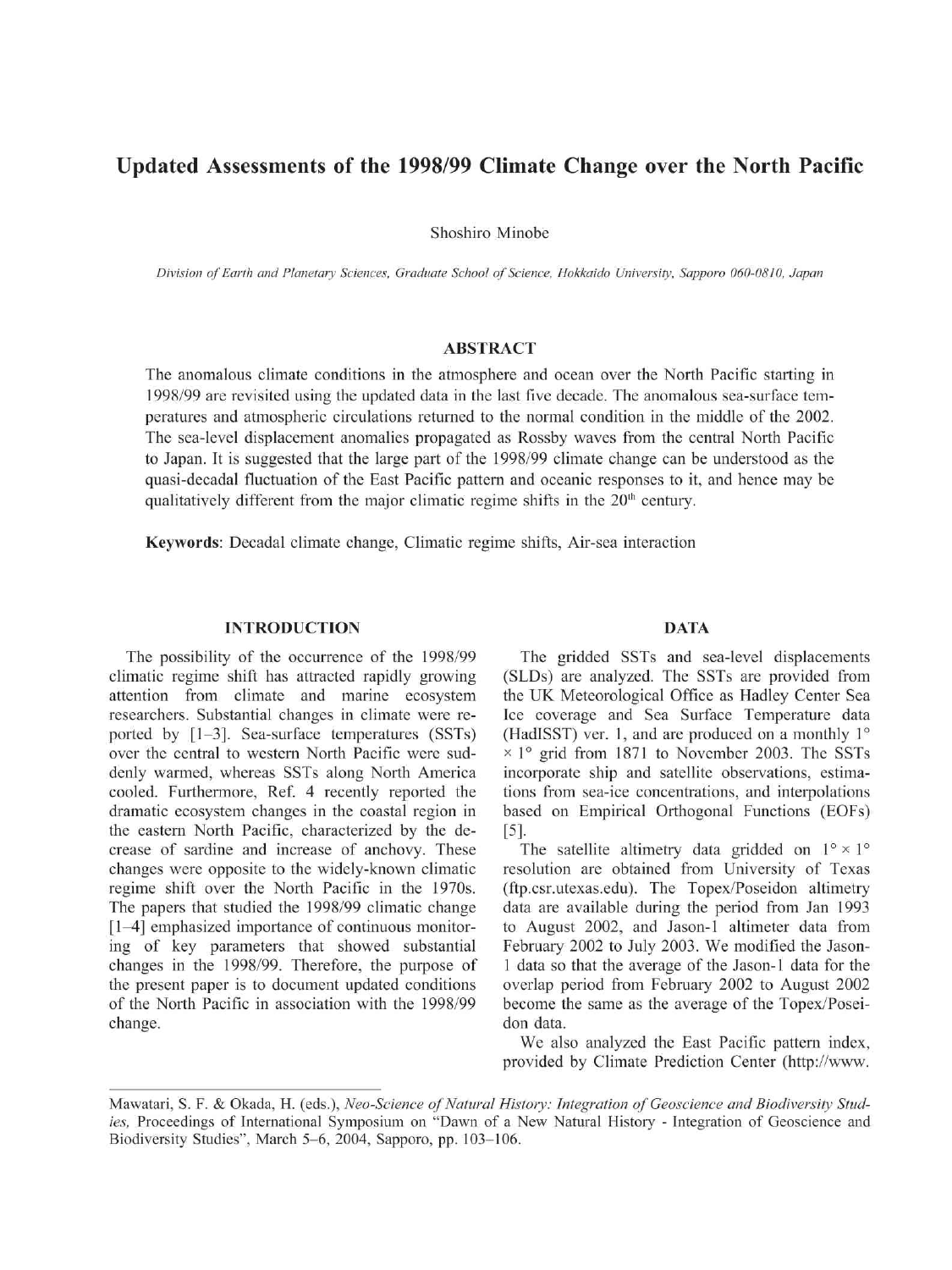cpc.cep.noaa.gov/data/teledoc/telecontents.html). The East Pacific pattern is found to be strongly related to the 1998/99 change [1].

#### **RESULTS**

Dramatic changes of the SSTs in the three regions shown in Fig. 1 were already reported using the data until the beginning of 2002 [2]. SSTs in the Kuroshio-Oyashio extension region as well as the central North Pacific exhibited abrupt warming. On the other hand, SSTs in the eastern North Pacific sharply lowered. The updated time series on SST is shown in Fig. 2. SSTs in all these three regions returned to the condition before 1998/99 in the middle of 2002 (Fig. 2). Thus, the anomalous condition starting from 1998/99 continued four years, and at least temporally has terminated. The atmospheric circulation changes in the three major regime shifts of the 20th century, i.e., the regime shifts in the 1920s, 1940s and 1970s, are characterized by the strengthening and weakening of the Aleutian low [2], but the 1998/99 change is associated with the East Pacific (EP) pattern [1]. This may be consistent with



Fig. 1 Difference in Sea-Surface Temperatures (SSTs) between 1999-2002 and 1977-1998. The contour interval is 0.2°C, and the absolute value of the difference larger than 0.5°C is shaded. The SST time series averaged over the three rectangles are shown in Fig. 2. (Minobe 2002)



Fig. 2 Time series of Sea-Surface Temperatures (SSTs) until November 2003 averaged over the three regions shown in Fig. 1. The left panel indicates eastern North Pacific. In the right panel, the red and blue lines indicate Kuroshio-Oyashio extension region and the central North Pacific, respectively.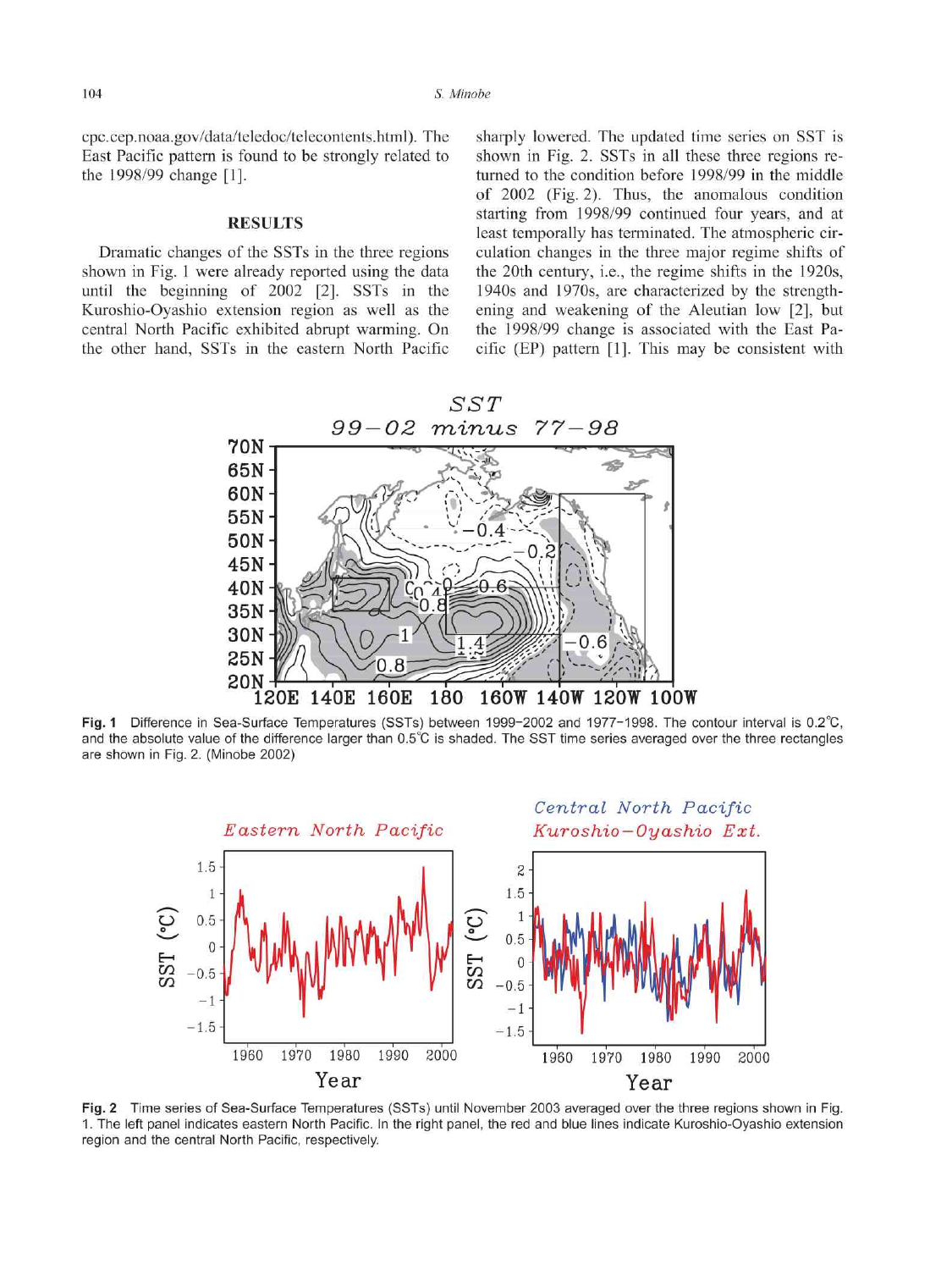the interpretation that the 1998/99 SST changes may be related with the second EOF mode, but the 1970s shift is related to the first mode [6]. Figure 3 shows that the time series of EP index in winter is dominated by decadal (12-13 year period) variability after the middle of the 1970s. In association with this decadal fluctuation, the positive polarity from 1999 to 2001 and the near zero value around 2003 can be understood. However, a spectral analysis does not detect any significant decadal peak, and hence the apparent 12-13-year oscillatory behavior may arise from stochastic processes.

Another notable change in the 1998/99 is the fact that the SLD exhibited a tongue-like rise (Fig. 4). Figure 5 shows that the eastern end of the tongue, which is formed in 1999, propagated westward, and

reached the Japanese coast in 2002. Even in the early 2003, the anomaly propagated from the central North Pacific was still observed over 30°-35°N, 140°-170°E. This may be a lagged response to the changes of the East Pacific pattern via oceanic Rossby waves.

#### **CONCLUSIONS**

The SST anomalies of 1998/99 change, after fouryear persistence, returned to normal conditions in the middle of 2002. This is consistent with the decadal variability of the East Pacific pattern. The SLD rise formed in the central North Pacific propagated toward the west and took four-five years (1999 to 2003) to cross the half of the Pacific basin. This



Fig. 3 Index of East Pacific pattern in the winter season. Dashed line indicates the raw data, and solid line indicates the data smoothed by a 5-yr running mean.



Fig. 4 Difference in sea-level displacements (SLDs) between 1999-2001 and 1992-1998. Contour interval is 5 cm, and shading indicates that the SLD is larger than 10 cm. (Minobe 2002).